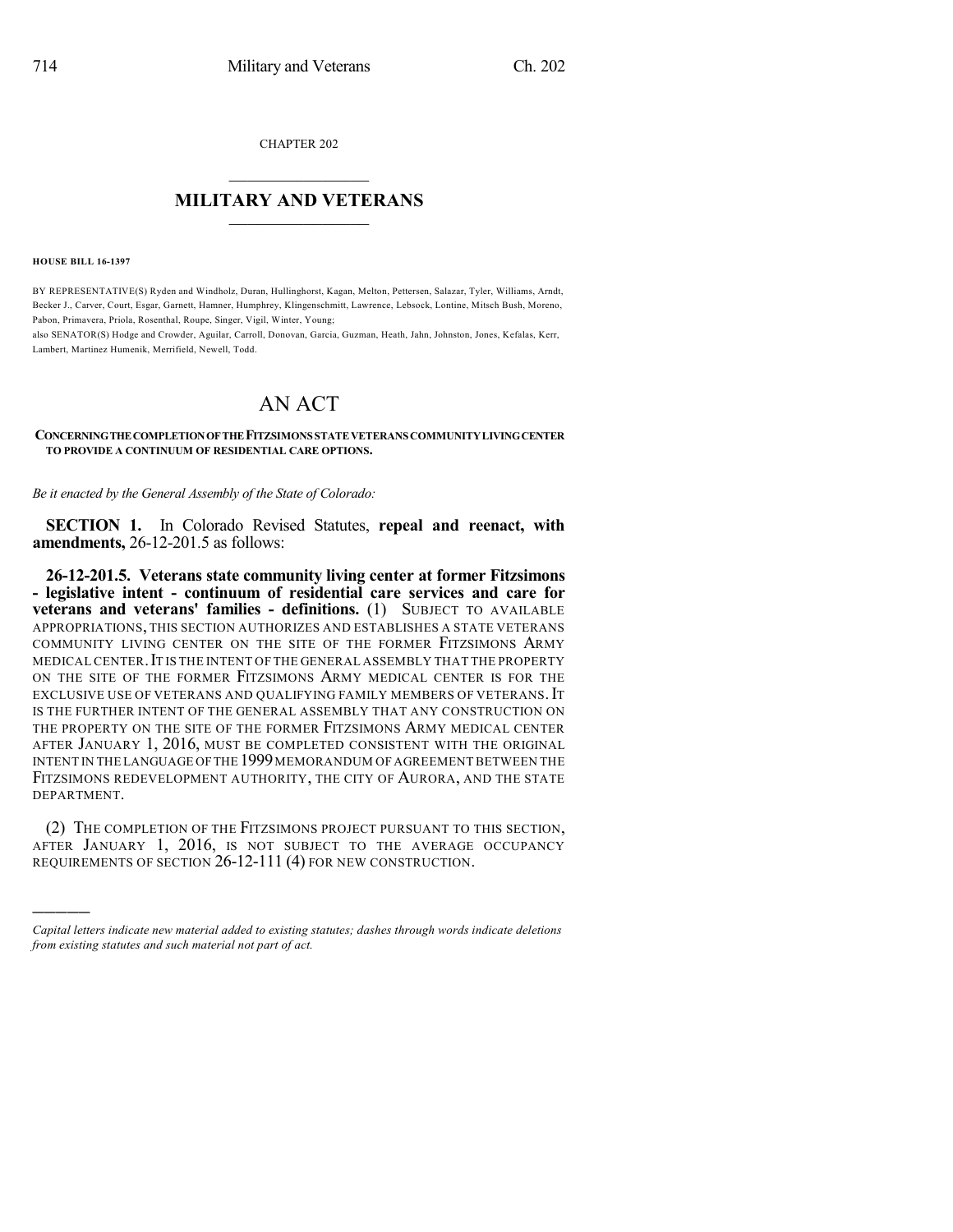(3) THE STATE DEPARTMENT SHALL WORK TO EXPEDITIOUSLY DEVELOP THE VACANT PARCELS OF LAND TO THE NORTH AND SOUTH OF THE FITZSIMONS VETERANS COMMUNITY LIVING CENTER EXISTING AS OF JANUARY 1, 2016. THE VACANT PARCELS OF LAND MUST BE USED TO CONSTRUCT AND OPERATE FACILITIES THAT WILL PROVIDE A CONTINUUM OF RESIDENTIAL CARE OPTIONS EXCLUSIVELY FOR VETERANS OR QUALIFYING FAMILY MEMBERS OF VETERANS. THE CONTINUUM OF RESIDENTIAL CARE OPTIONS MAY INCLUDE, BUT NEED NOT BE LIMITED TO, DOMICILIARY AND ASSISTED LIVING, TRANSITIONAL HOUSING, PERMANENT SUPPORTIVE HOUSING, AND ANY SUCH OTHER RESIDENTIAL AND SUPPORTIVE SERVICES AS ARE NEEDED OR BENEFICIAL.

(4) THE STATE DEPARTMENT SHALL SEEK INPUT, AS APPROPRIATE, FROM THE BOARD OF COMMISSIONERS OF VETERANS COMMUNITY LIVING CENTERS CREATED PURSUANT TO SECTION 26-12-402, THE STATE BOARD OF VETERANS AFFAIRS, AND A STATEWIDE COALITION OF VETERANS ORGANIZATIONS.

(5) THE STATE DEPARTMENT SHALL ENSURE, THROUGH CONTRACTUAL OR OTHER MEANS, THAT THE PROPERTY CONTINUES IN PERPETUITY TO BE OPERATED EXCLUSIVELY FOR VETERANS AND QUALIFYING FAMILY MEMBERS OF VETERANS.

(6) THE STATE DEPARTMENT SHALL INCLUDE PROGRESS UPDATES ON THE FITZSIMONS PROJECT IN ITS ANNUAL REPORT AND SHALL PROVIDE QUARTERLY PROGRESS UPDATES TO THE MEMBERS OF THE STATE, VETERANS, AND MILITARY AFFAIRS COMMITTEES OF THE HOUSE OF REPRESENTATIVES AND THE SENATE,OR ANY SUCCESSOR COMMITTEES, ON OR BEFORE SEPTEMBER 30, 2016; DECEMBER 31, 2016; MARCH 31, 2017; AND JUNE 30, 2017.

(7) AS USED IN THIS SECTION, UNLESS THE CONTEXT OTHERWISE REQUIRES:

(a) "QUALIFYING FAMILY MEMBER OF A VETERAN" MEANS A FAMILY MEMBER OF A VETERAN WHO QUALIFIES FOR SERVICES PURSUANT TO THE REQUIREMENTS ESTABLISHED BY THE FEDERAL VETERANS ADMINISTRATION.

(b) "VETERAN" MEANS A PERSON WHO SERVED IN THE ACTIVE MILITARY, NAVAL, OR AIR SERVICE OF THE UNITED STATES AND WHO WAS DISCHARGED OR RELEASED THEREFROM UNDER CONDITIONS OTHER THAN DISHONORABLE, IN ACCORDANCE WITH U.S.C. TITLE 38, AS AMENDED.

**SECTION 2.** In Colorado Revised Statutes, 26-12-402, **amend** (2) (a) as follows:

**26-12-402. Board of commissioners of veterans community living centers creation - powers and duties.** (2) The functions of the board of commissioners are to:

(a) Advise the office, and the veterans centers, AND VETERANS COMMUNITY LIVING CENTERS located in Homelake, Florence, Rifle, Aurora, and Walsenburg, Colorado, INCLUDING THE COMPLETION OFTHE FITZSIMONS VETERANS COMMUNITY LIVING CENTER IN AURORA;